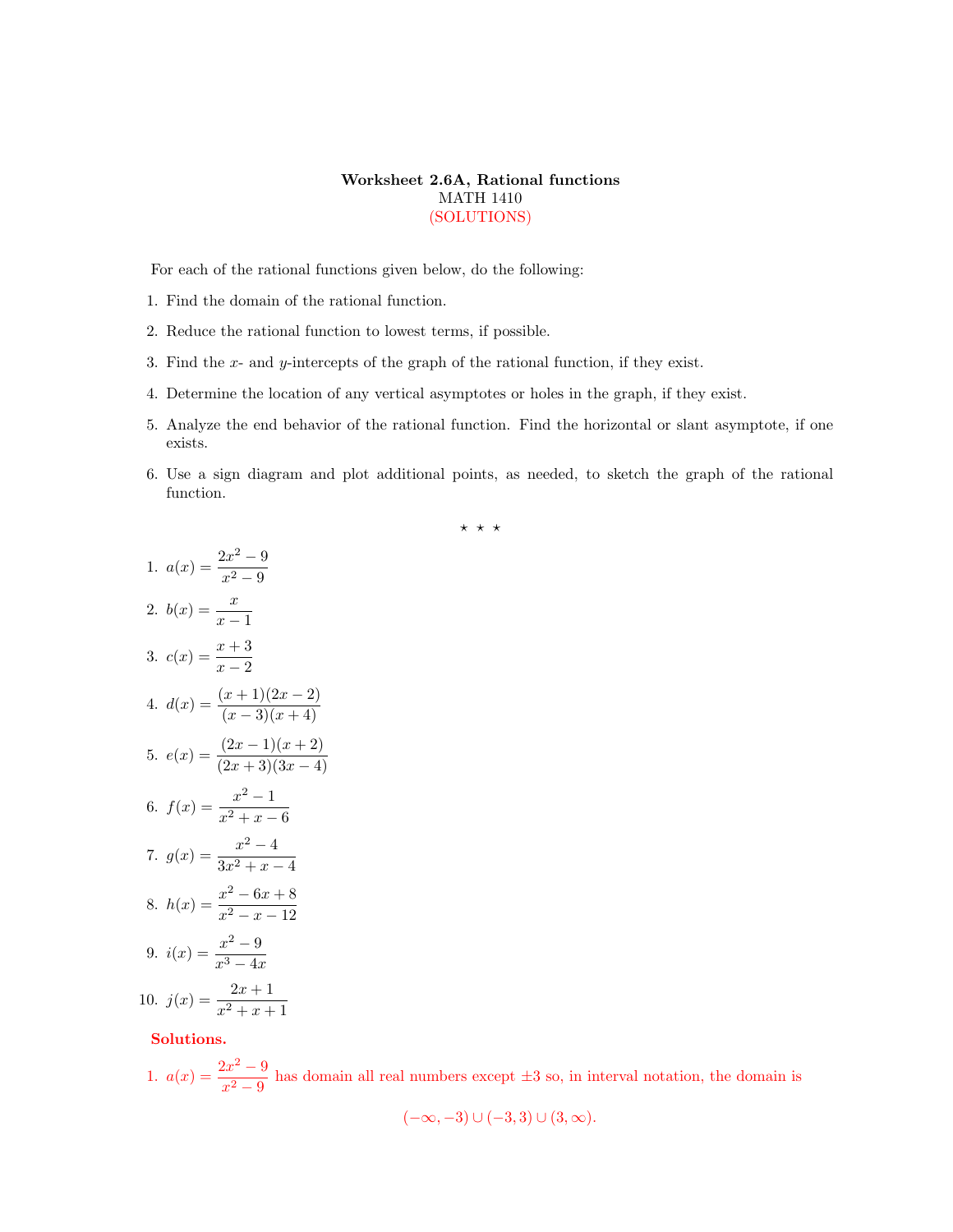The rational function has zeroes when  $x = \pm \frac{3}{4}$  $\frac{1}{2}$ .

Its *y*-intercept occurs when  $y = 1$ .

Vertical asymptotes are  $x = 3$  and  $x = -3$ .

 $y = 2$  is a horizontal asymptote.

Here is a graph of the curve, along with the two vertical asymptotes:



2.  $b(x) = \frac{x}{x-1}$  has domain all real numbers except 1 so, in interval notation, the domain is

$$
(-\infty,1)\cup(1,\infty).
$$

The rational function intersects the axes at the origin.

It has a vertical asymptote  $x = 1$  and  $y = 1$  is a horizontal asymptote.

Here is a graph of the curve, along with the one vertical asymptote:

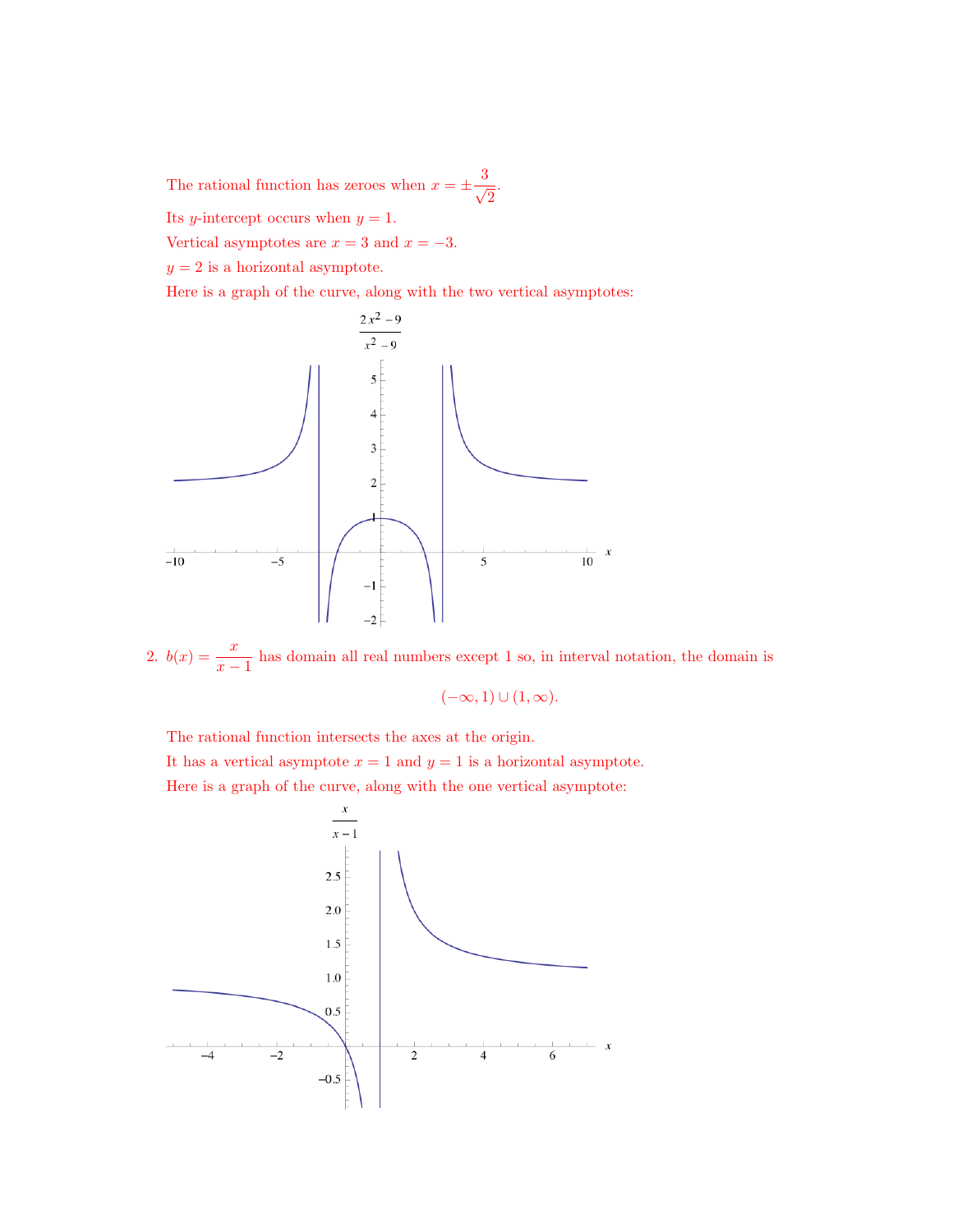3.  $c(x) = \frac{x+3}{x-2}$  has domain all real numbers except 2 so, in interval notation, the domain is

$$
(-\infty,2)\cup(2,\infty).
$$

The rational function has zeroes when  $x = -3$ .

Its y-intercept occurs when  $y = -\frac{3}{5}$  $\frac{6}{2}$ .

Vertical asymptotes are  $x = 2$ ;  $y = 1$  is a horizontal asymptote.

Here is a graph of the curve, along with the one vertical asymptote:



4.  $d(x) = \frac{(x+1)(2x-2)}{(x-3)(x+4)}$  has domain all real numbers except -4, 3 so, in interval notation, the domain is

$$
(-\infty, -4) \cup (-4, 3) \cup (3, \infty).
$$

The rational function has zeroes when  $x = -1$  or  $x = 1$ . Its *y*-intercept occurs when  $y = \frac{1}{6}$  $\frac{1}{6}$ .

Vertical asymptotes are  $x = 3$  and  $x = -4$ .

 $y = 2$  is a horizontal asymptote.

Here is a graph of the curve, along with the two vertical asymptotes: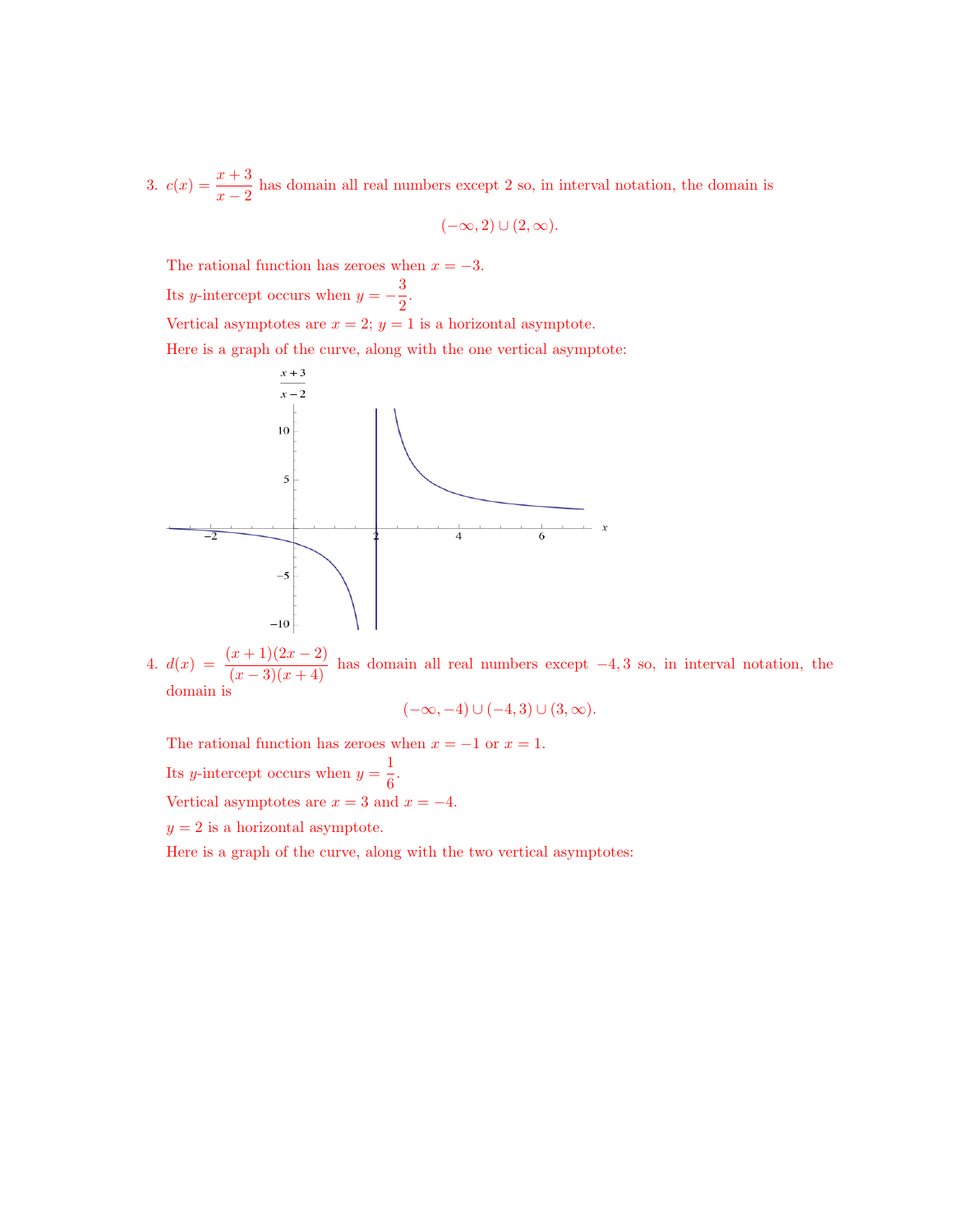

5.  $e(x) = \frac{(2x-1)(x+2)}{(2x+3)(3x-4)}$  has domain all real numbers except  $-\frac{3}{2}, \frac{4}{3}$  so, in interval notation, the domain is  $\begin{array}{c}3\end{array}$   $\begin{array}{c}3\end{array}$   $\begin{array}{c}4\end{array}$ 

$$
(-\infty, -\frac{3}{2}) \cup (-\frac{3}{2}, \frac{4}{3}) \cup (\frac{4}{3}, \infty).
$$

The rational function has zeroes when  $x=\frac{1}{2}$  $\frac{1}{2}$ ,  $x = -2$ . Its *y*-intercept occurs when  $y = \frac{1}{2}$  $\frac{1}{3}$ . Vertical asymptotes are  $x = -\frac{3}{8}$  $\frac{3}{2}$  and  $x = \frac{4}{3}$  $\frac{1}{3}$ .  $y=\frac{1}{2}$ 

 $\frac{1}{3}$  is a horizontal asymptote. Here is a graph of the curve, along with the two vertical asymptotes:



6.  $f(x) = \frac{x^2 - 1}{x}$  $\frac{x^2}{x^2+x-6}$  has domain all real numbers except  $-3,2$  so, in interval notation, the domain is

$$
(-\infty,-3) \cup (-3,2) \cup (2,\infty).
$$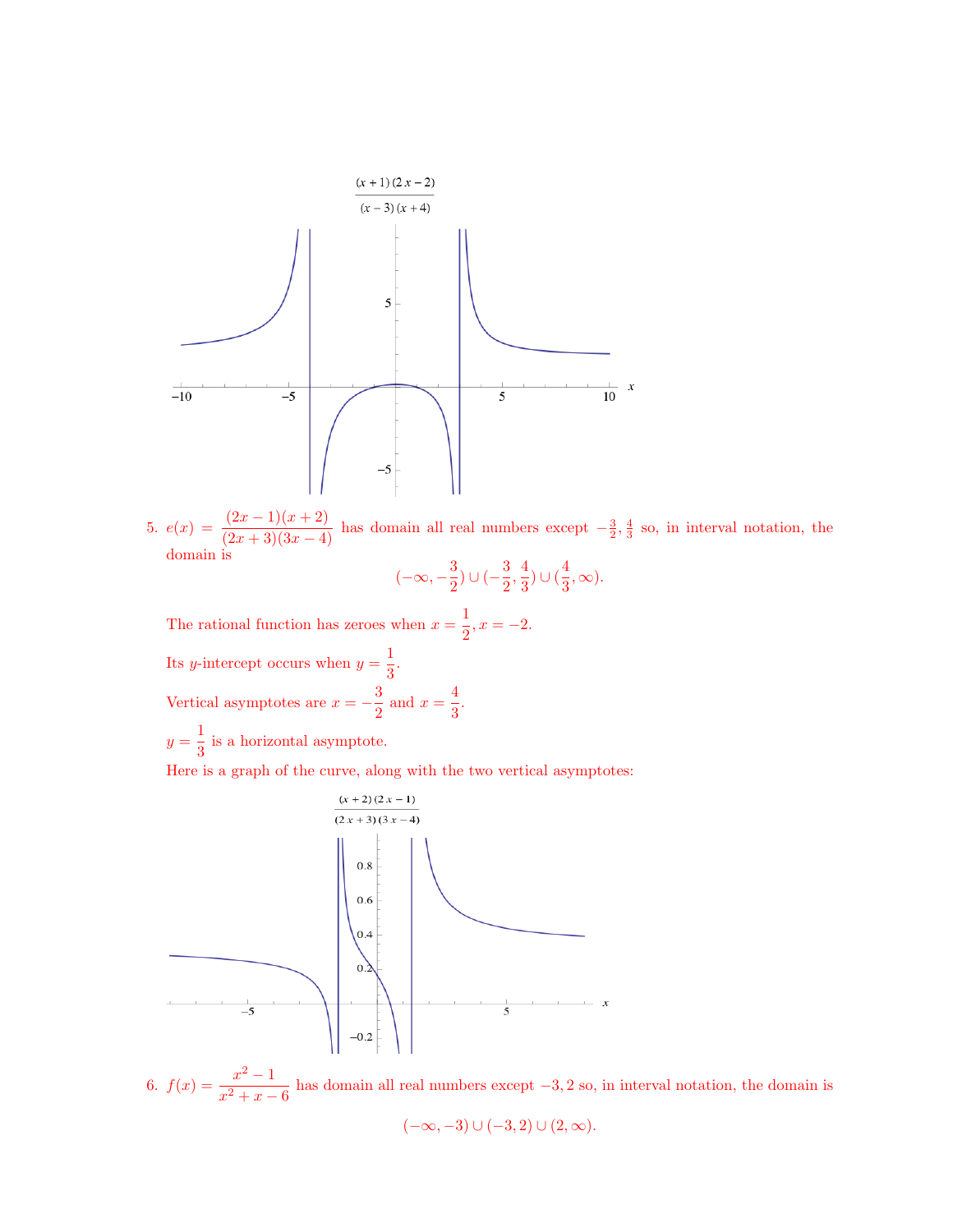The rational function has zeroes when  $x = \pm 1$ . Its *y*-intercept occurs when  $y = \frac{1}{6}$  $\frac{1}{6}$ . Vertical asymptotes are  $x = 2$  and  $x = -3$ .  $y = 1$  is a horizontal asymptote.

Here is a graph of the curve, along with the two vertical asymptotes:



7.  $g(x) = \frac{x^2 - 4}{2x^2-4}$  $\frac{x}{3x^2 + x - 4}$  has domain all real numbers except  $-\frac{4}{3}$ , 1 so, in interval notation, the domain  $\frac{1}{4}$  $\overline{(}$ 

$$
-\infty, -\frac{4}{3}) \cup (-\frac{4}{3}, 1) \cup (1, \infty).
$$

The rational function has zeroes when  $x = \pm 2$ .

Its *y*-intercept occurs when  $y = 1$ .

Vertical asymptotes are  $x = 1$  and  $x = -\frac{4}{3}$  $\frac{1}{3}$ .

 $y=\frac{1}{2}$  $\frac{1}{3}$  is a horizontal asymptote.

Here is a graph of the curve, along with the two vertical asymptotes: